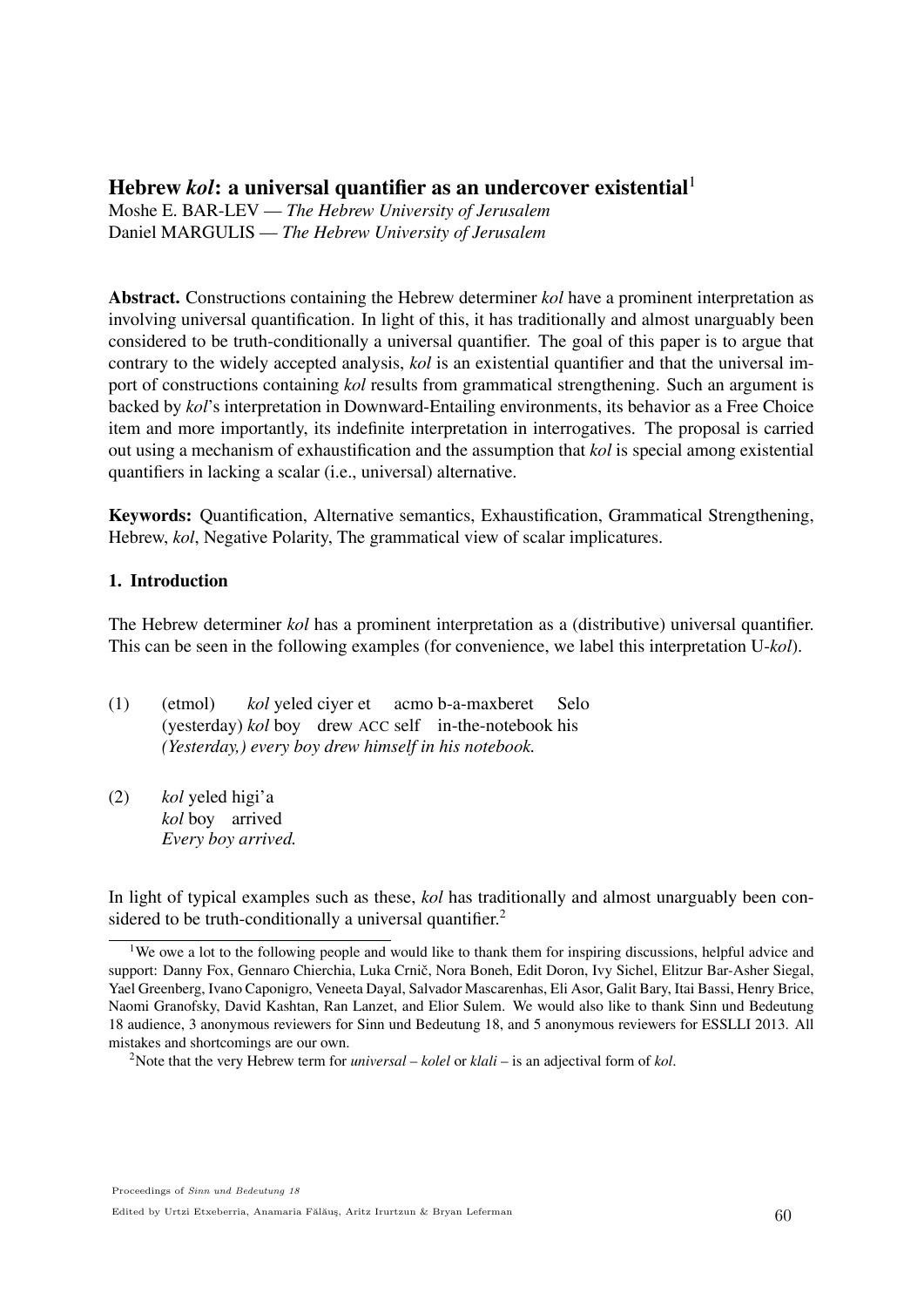The goal of this paper is to argue that contrary to the widely accepted analysis, *kol* is an existential quantifier whose universal import is a result of strengthening.

In section 2 below we provide data showing that in Downward-Entailing and Free-Choice contexts, *kol* has an interpretation that challenges the traditional view, and that parallels with Negative Polarity and Free-Choice Items (NPIs, FCIs), such as English *any*. In section 3 we discuss a potential analysis that maintains universal truth-conditions for *kol*, according to which it always takes wide scope, yielding the desired interpretations; we reject such an analysis on the basis of *kol*'s behavior in interrogatives. In section 4 we present our proposal, according to which *kol* is an existential quantifier that (i) obligatorily undergoes grammatical strengthening, and (ii) introduces domain alternatives but lacks scalar alternatives. In section 5 we suggest a way to incorporate our proposal in a general theory of polarity sensitivity along the lines of Chierchia (2013) and discuss several open issues. Section 6 concludes the paper.

## 2. *Kol* in Negative Polarity and possibility modality contexts

2.1. The NPI-like behavior of *kol* [=NPI-*kol*]

As we have seen in (1)-(2), U-*kol* can be described as a parallel of English *every*. Interestingly enough, in DE environments *kol*'s interpretation parallels with that of *any* (for convenience, we label this interpretation NPI-*kol*):

- $(3)$  lo NEG was.caused *kol* damage nigram *kol* nezek *No damage was caused.*
- (4) sarat minister the-law ha-miSpatim hitnagda Se-yevuca objected that-will.be.performed *kol* change in-budget house *kol* Sinui be-takciv beit ha-miSpat ha-'elyon the-court the-supreme *The minister of justice objected to performing any change in the budget of the supreme court.*
- (5) ha-mu'amad lo the-candidate NEG received *kol* response kibel *kol* tSuva *The candidate did not receive any response.*

(3), for instance, is not translated into *it is not the case that every damage was caused* but rather into *it is not the case that any damage was caused*. If *kol* is indeed a universal quantifier, that might be surprising.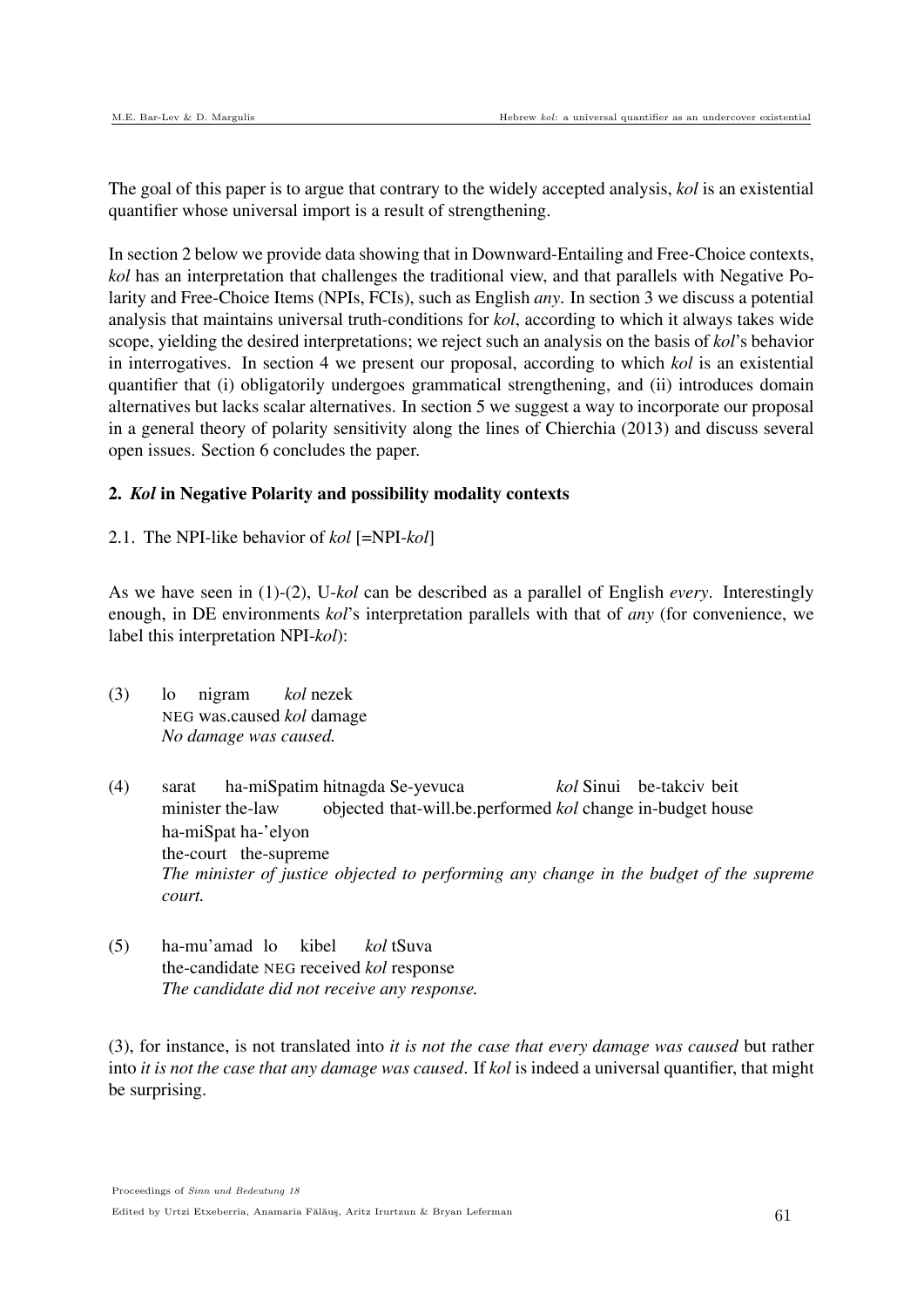Such data call for a non-trivial modification of the traditional analysis. That is, if one is to take a naive view, according to which *kol* is a plain universal quantifier, one needs to explain why only the [ $\forall$  >  $\neg$ ] readings in (3)-(5) should result, in spite of surface structure being of the form [ $\neg$   $\neg$   $\forall$ ].<sup>3</sup>

An example to such a modification is found in Doron and Mittwoch (1986)'s treatment of *kol*, cited in Francez and Goldring (2012). Considering examples such as (3), Doron and Mittwoch (1986) submit that in certain cases *kol* is an NPI.

Note that if one is to analyze NPI-*kol* as an existential quantifier, one could keep the surface structure and derive the aforementioned interpretation, due to the equivalence between  $[\forall > \neg]$ and  $\lceil \neg \rceil > \exists$ ].<sup>4</sup> Before elaborating on this issue, let us consider the related phenomenon of Free-Choice-*kol*.

2.2. Free choice inferences with *kol* [=FC-*kol*]

In addition to U-*kol* and NPI-*kol*, a further interpretation of *kol* is that found with possibility modals, which is evident in (6) (we label this interpretation FC-*kol*):

(6) yosi raSai yosi is.allowed to.eat *kol* cookie le'exol *kol* ugiya *Yossi is allowed to eat any cookie.*

In  $(6)$ , we infer that Yossi is free to choose whatever cookie $(s)$  he wants to eat. As in the case of NPI-*kol*, we can see here a similar pattern to that of English *any*. Assuming that *kol* is a universal quantifier, we would have expected it to yield an interpretation compatible with that of *every*, according to which the given permission is to eat *all* the cookies  $\lbrack \diamond > \forall \rbrack$ <sup>5</sup>

<sup>3</sup>Assuming, for the case of (4), that the predicate *object* scopally-interacts with *kol* in a way similar to that of negation.

<sup>&</sup>lt;sup>4</sup>This has been proposed by Levy (2008). See our discussion of her proposal in 5.2.1. This point can be seen as echoing the long lasting debate about the quantificational force of *any*. See Quine (1960); Klima (1964); Ladusaw (1980); Krifka (1995) and references therein.

<sup>&</sup>lt;sup>5</sup>A question may arise as to whether or not Yossi is allowed to eat all of the cookies, and not just choose between them. See discussion in 4.2.3 below.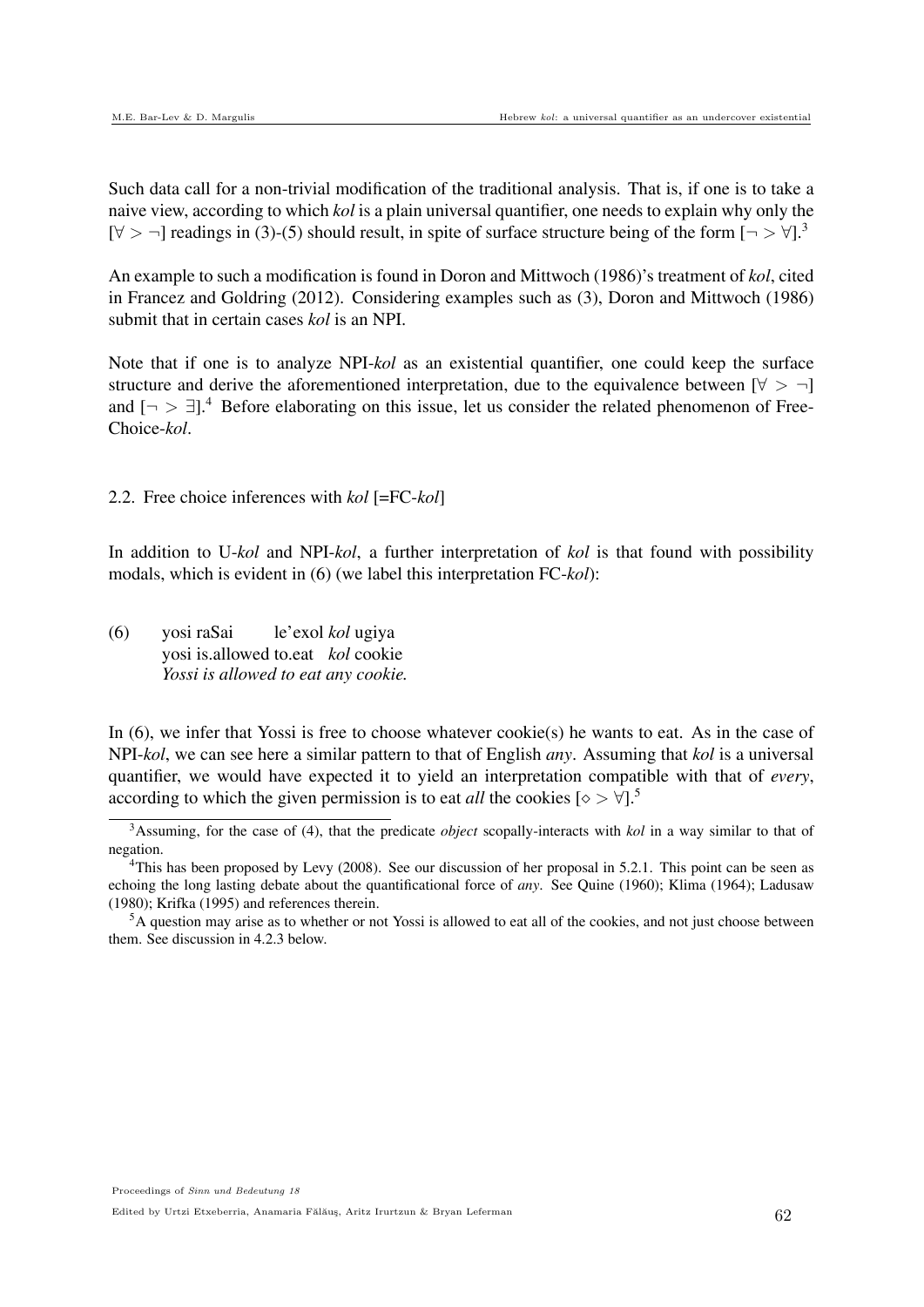#### 3. Reconsidering the universal analysis of *kol*

3.1. An immediate analysis: wide scope universal

How could the traditional universal analysis of *kol* be reconciled with the data on NPI-*kol* and FC-*kol*? A potential unified account might be that *kol* has the semantics of a universal quantifier and that it obligatorily takes wide scope.

*Kol*'s universal semantics is then reflected trivially in the cases of U-*kol*, such that (7a) is the LF of (2). NPI-*kol* is derived by the universal scoping above DE operators present in the LF, forming (7b) for (3). Similarly, FC-*kol* would be derived by scoping *kol* above a possibility modal, yielding (7c) as the result of (6).

- (7) a. *kol* boy arrived  $\forall x [boy(x) \rightarrow arrived(x)]$ 
	- b.  $[kol \text{ damage}]_x$  NEG was.caused x  $\forall x[ damage(x) \rightarrow \neg (wascaused(x))]$
	- c.  $[kol \text{ cookie}]_x$  allowed yossi eat x  $\forall x[cookie(x) \rightarrow \diamond(eat(x)(yossi))]$

This account remains within the lines of the traditional view, assumes a unified universal semantics for *kol* and thus derives U-*kol*, NPI-*kol* and FC-*kol* altogether. However, such a solution runs into a major problem in predicting *kol*'s interpretation in questions, as discussed in the following lines.

3.2. Problem: interpretation in interrogatives

Consider the following context:

(8) a. Context: A governmental office is waiting for three responses to three questions it has sent out. An hour ago, the first response has arrived. No additional responses have arrived.

In this context, the following question is asked:

b. ha'im hitkabla Q was.received *kol* response *kol* tSuva? *Was any response received?*

Proceedings of Sinn und Bedeutung 18 Edited by Urtzi Etxeberria, Anamaria Fălăuș, Aritz Irurtzun & Bryan Leferman 63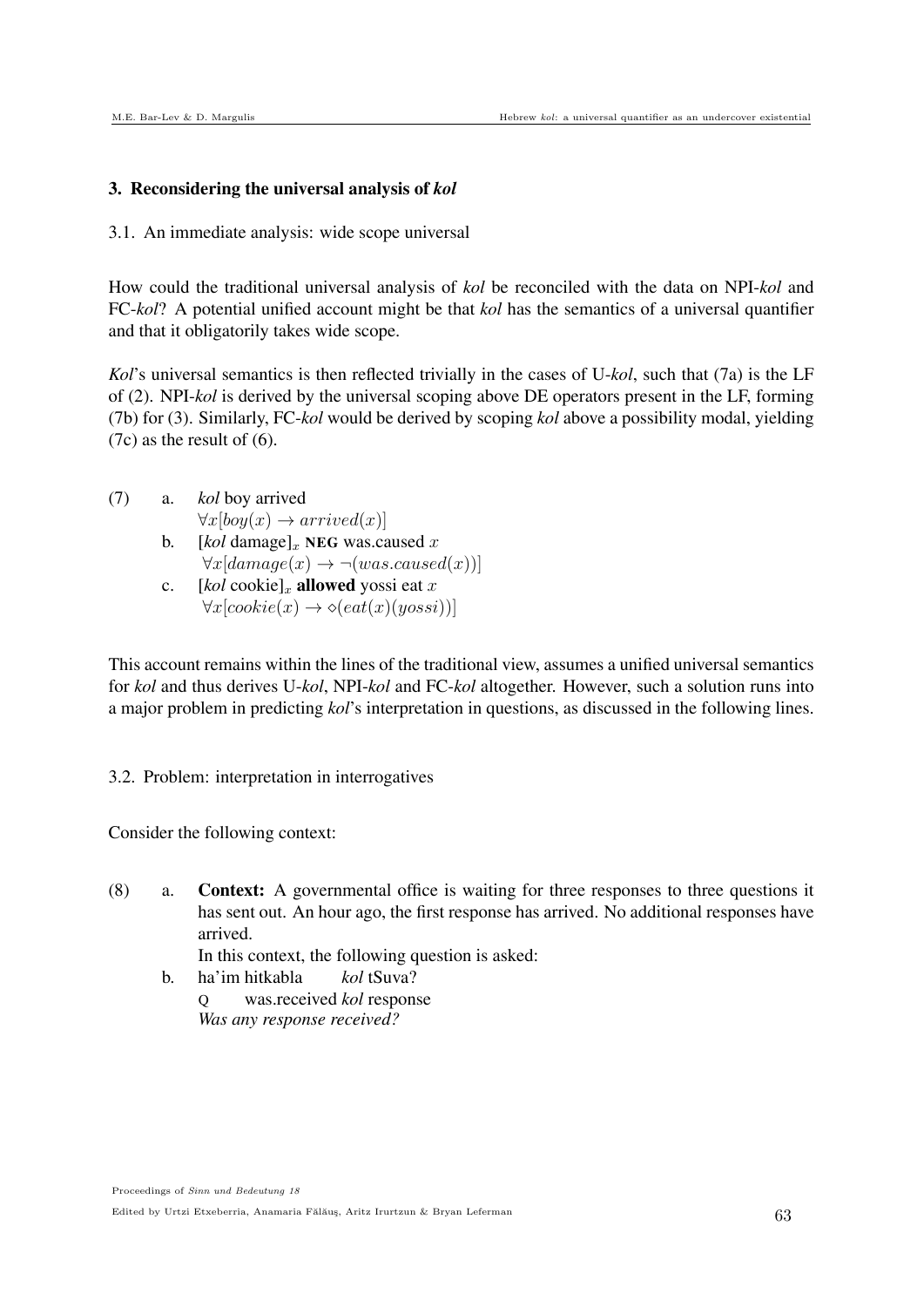Given the context in (8a), the answer to (8b) is positive. If *kol* is a universal quantifier, no matter what scope it takes in (8b) and under any semantics of questions of which we are aware, such a response is not predicted.

We have seen that in UE contexts *kol* behaves like a universal quantifier and yet that in DE contexts it is problematic to think of it in such terms. We have shown from questions that a solution in terms of a wide scope universal won't explain the data. However, if one were to assume that *kol* has the truth-conditions of an existential quantifier, its behavior in interrogatives and DE contexts would straightforwardly follow.

In the next section, we put forward our proposal, which is based on this assumption and an adoption of a mechanism of strengthening. We claim that such an analysis explains *kol*'s interpretation in DE and modal contexts, and furthermore, that it derives *kol*'s universal import in UE episodic contexts.

# 4. Proposal: strengthened existential

4.1. Assumptions

# 4.1.1. Exhaustification

Exhaustification, an operation of grammatical strengthening, has been proposed for explaining phenomena like Scalar Implicatures, Free Choice inferences and Polarity Sensitivity (Krifka (1995); Chierchia (2006, 2013); Fox (2007), a.o.).

An exhaustivity operator is a covert counterpart of *only* which takes two arguments: a proposition (the PREJACENT) and a set of alternatives, and returns the prejacent conjoined with the negation of all alternatives that are non-weaker than the prejacent.

To force the exhaustivity operator to negate only a proper subset of the non-weaker alternatives, in order to avoid contradictions, we follow Fox (2007) in defining the exhaustivity operator EXH in the following way, using the notion of Innocent Excludability (IE): 6

- (9) a.  $[\operatorname{EXH}](Alt(p))(p)(w) \Leftrightarrow p(w) \wedge \forall q \in \operatorname{EXCLUDABLE}(p, Alt(p))[\neg q(w)]$ When  $Alt(p)$  is the set of alternatives of the prejacent p.
	- b. EXCLUDABLE $(p, Alt(p)) = \bigcap \{Alt(p)' \subseteq Alt(p) : Alt(p)'$  is a maximal set in  $Alt(p)$ , s.t.  $\{\neg q : q \in Alt(p)'\} \cup \{p\}$  is consistent}

Proceedings of Sinn und Bedeutung 18

 $6$ See also discussion in section 5.1.

Edited by Urtzi Etxeberria, Anamaria Fălăuș, Aritz Irurtzun & Bryan Leferman 64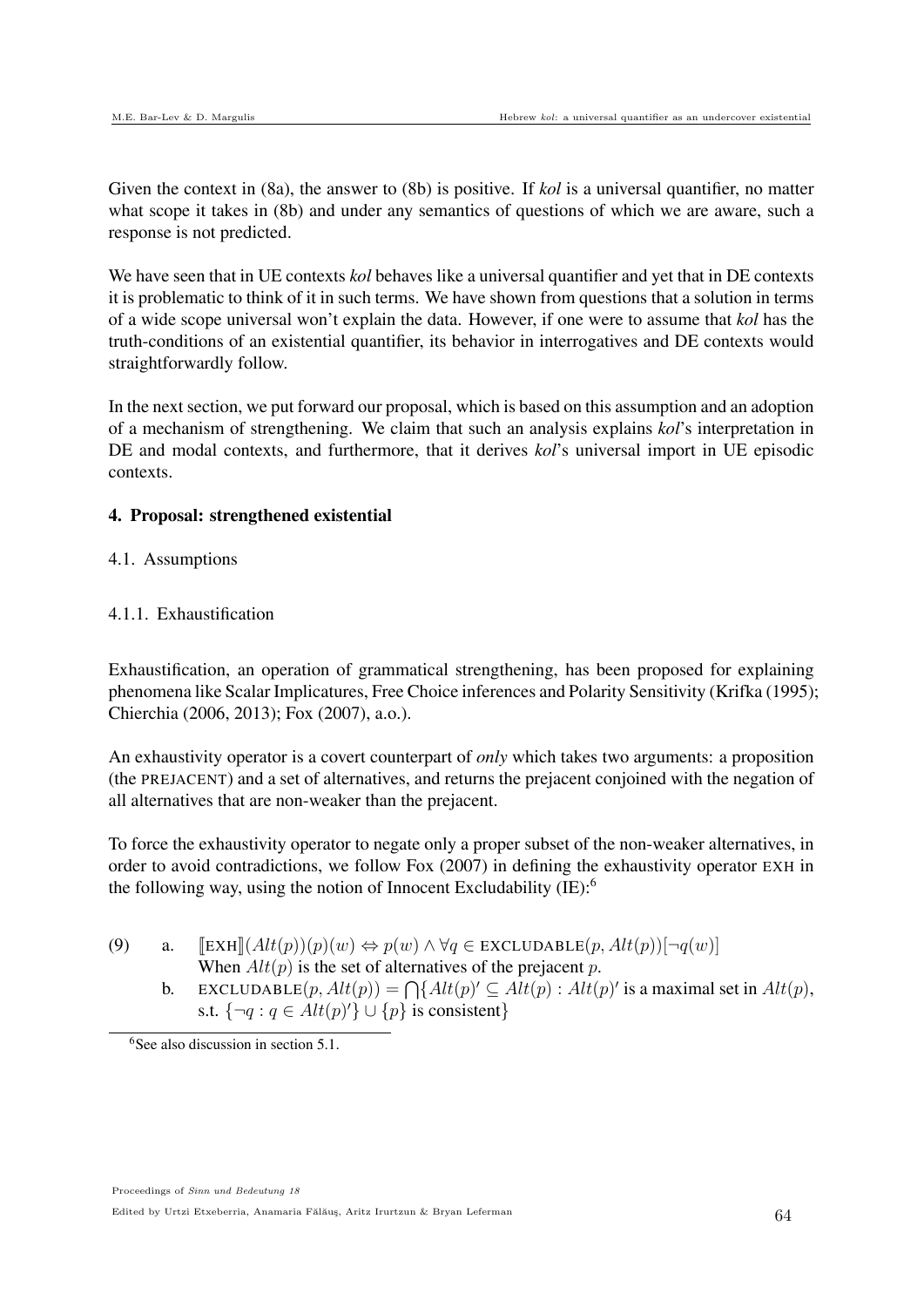The formula in (9a) reads: the exhaustification of a proposition p and a set of (p's) alternatives  $Alt(p)$  is true in a world w if and only if that proposition is true in that world and every alternative member in the set of EXCLUDABLE alternatives is false in that world. (9b) reads: the set of EXCLUDABLE alternatives, given a proposition p and a set of  $(p's)$  alternatives  $Alt(p)$ , equals to the intersection of all maximal sets of alternatives in  $Alt(p)$  whose negation is consistent with the prejacent p.

We further assume, also following Fox (2007), that exhaustification applies recursively until no additional strengthening occurs (that is, until applying EXH any number of times would not provide additional information).

4.1.2. The semantics of *kol*

We propose that *kol* has the truth-conditions of a plain existential quantifier:

(10)  $\llbracket \text{kol} \rrbracket(P)(Q) \Leftrightarrow \exists x [P(x) \land Q(x)]$ (for any P and Q of type  $\lt e, t >$ )

In accordance with the similarity between *any*'s and *kol*'s behavior in DE and FC contexts (section 2), we suggest a solution that utilizes theories of NPIs and FCIs. We thus propose that *kol* requires to be in the scope of an exhaustivity operator (as in the analysis of Polarity Sensitive Items (PSIs) like *any* in Chierchia (2006, 2013)).

A second way in which *kol* is like PSIs is, we submit, in that it introduces alternatives that cannot be pruned (i.e. neglected; see Chierchia (2013) and Ivlieva (2013)). The assumptions above mean that *kol*'s alternatives, when excludable, will always be negated by the exhaustivity operator it requires.

The set of alternatives associated with *kol* contains its DOMAIN alternatives. The set of domain alternatives of the prejacent contains propositions that differ from it only in having a domain of quantification which is a subset of the domain in the prejacent.

(11) 
$$
Alt([kol](P)(Q)) = \{ \exists x \in D'[P(x) \land Q(x)] : D' \subseteq P \}
$$

A crucial part of our proposal is that *kol*'s set of alternatives, unlike in the case of many PSIs, does not include a SCALAR alternative, namely the universal quantifier.

Proceedings of Sinn und Bedeutung 18

Edited by Urtzi Etxeberria, Anamaria Fălăuş, Aritz Irurtzun & Bryan Leferman 65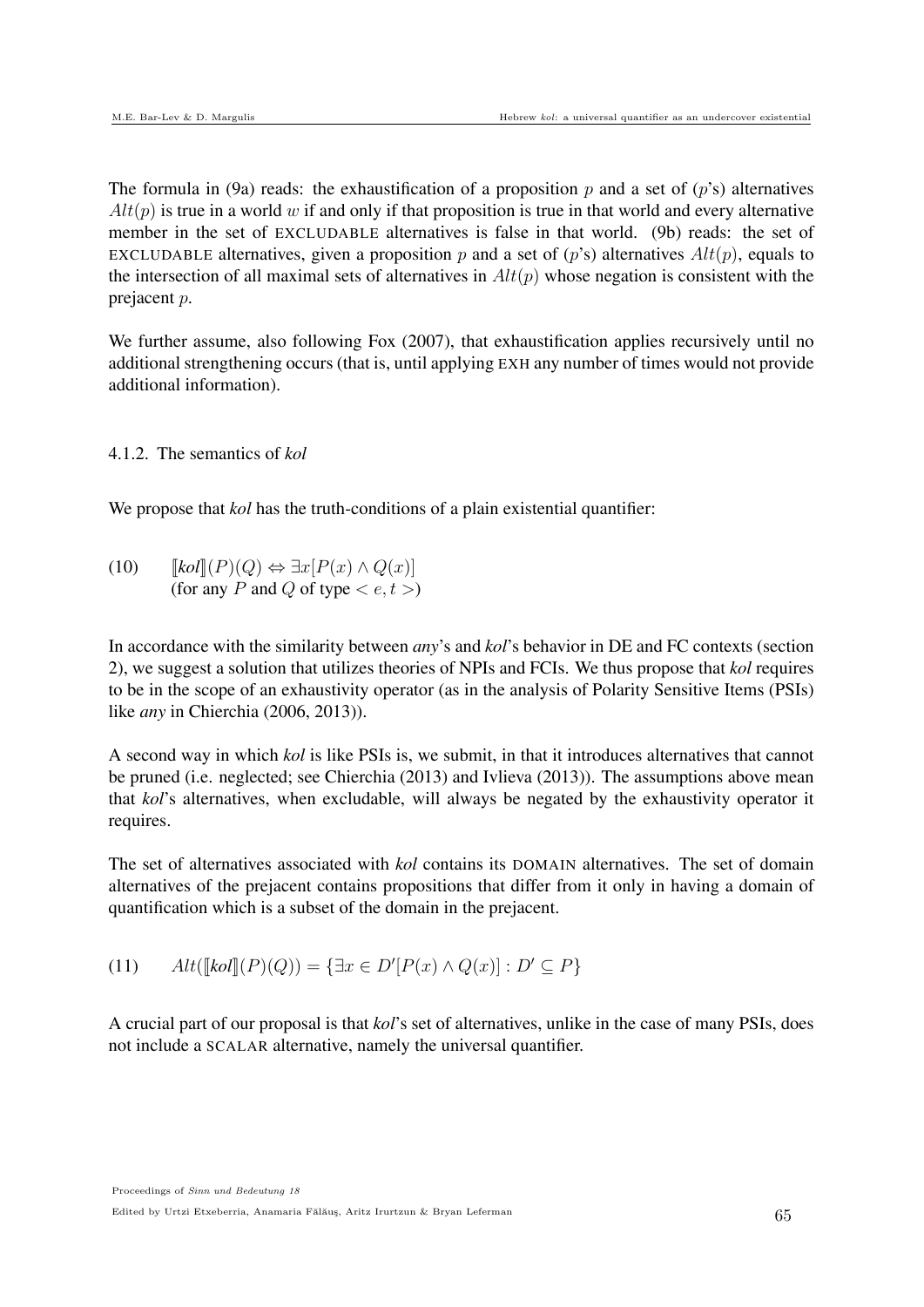(12) 
$$
[\forall x [P(x) \to Q(x)]] \notin Alt([\mathit{kol}](P)(Q))
$$

Intuitively, keeping the scalar (i.e., universal) alternative out, would save it from being negated by EXH. In this way, we can have a chance to get a universal meaning for *kol* at the end of the computation. The discussion in what follows provides an argument for the claim that lacking a scalar alternative is not implausible, based on conjunctive strengthening of disjunctions.

# 4.1.3. Disjunctions with conjunctive meaning

Model-theoretically, existential quantification can be put in terms of disjunction, and universal quantification – in terms of conjunction (at least over finite domains). Since we propose that *kol* is an existential quantifier, let us build on this parallelism with disjunction and mention three other cases in which strengthening disjunctive constructions leads to conjunctive (universal) interpretations.

It has been argued that sentences with disjunctive constructions can sometimes get conjunctive interpretations. First, a familiar case is that of Free Choice disjunctions:

- (13) You are allowed to eat ice cream or cake.
	- a.  $\rightarrow$  You are allowed to eat ice cream.
	- b.  $\rightarrow$  You are allowed to eat cake.

The inferences in (13a)-(13b) correspond to the two disjuncts in (13), which is surprising given that an expression of the form  $\Diamond(a \lor b)$  is expected to have a meaning weaker than  $(\Diamond a) \land (\Diamond b)$ , namely that of  $(\infty a) \vee (\infty b)$ . The proposal in Fox (2007) is that disjunction can get grammatically strengthened into conjunction if some existential operator (*allowed* in (13)) takes scope over the disjunction and under two exhaustivity operators.

In addition, it has been argued that even simple unmodalized sentences with disjunctive constructions sometimes also end up with a conjunctive meaning. Singh et al. (2012) report that children reject sentences of the form in (14a) if the statement in (14b) is false.

- (14) a. The monkey is holding a flower *or* a book.
	- b. The monkey is holding a flower *and* a book.

This is taken to be evidential for arguing that children actually interpret (14a) as adults would interpret (14b).

Edited by Urtzi Etxeberria, Anamaria Fălăuș, Aritz Irurtzun & Bryan Leferman 666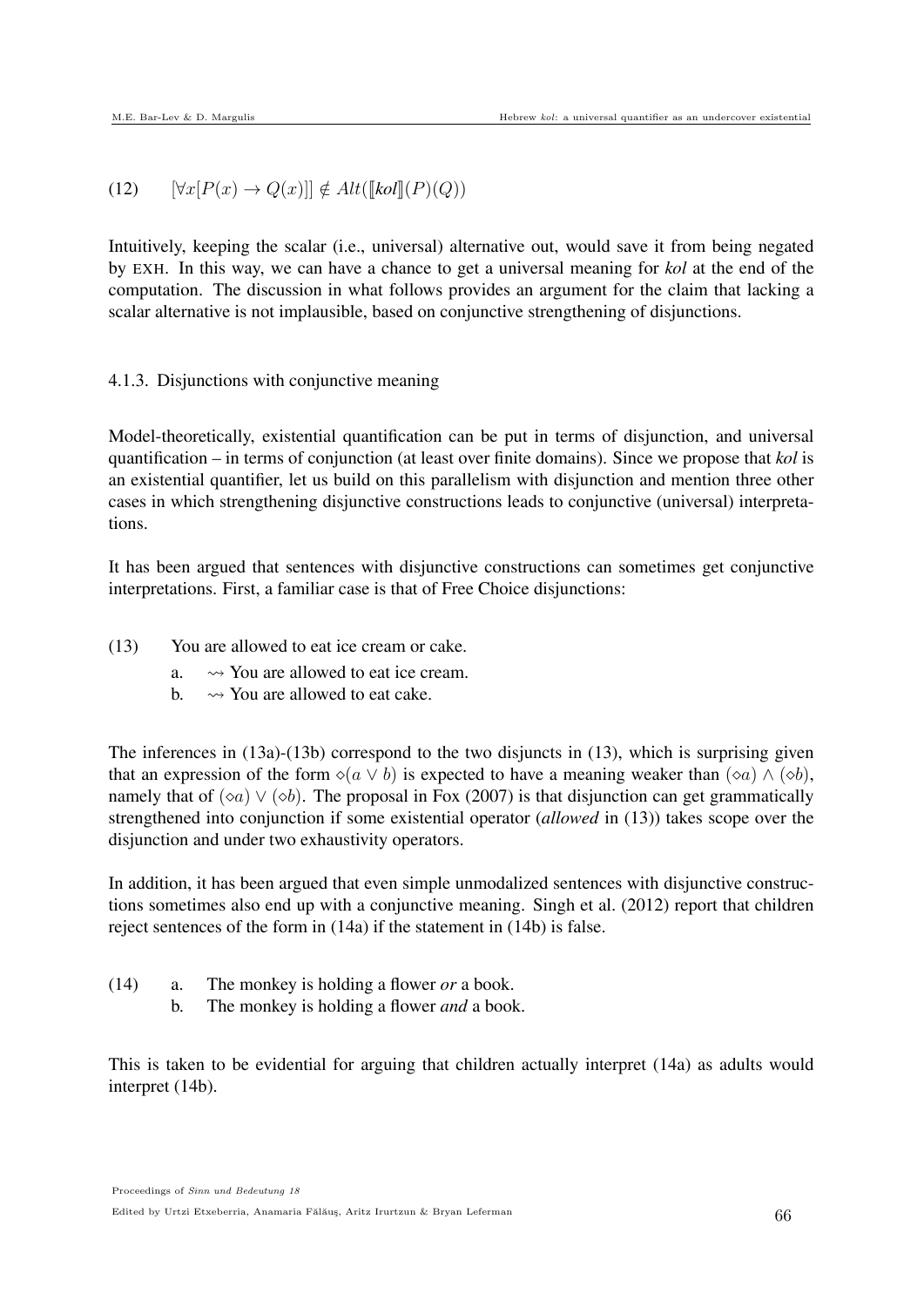Finally, Meyer (2011) discusses examples such as (15), in which both inferences in (15a)-(15b) are present, in spite of (15) being of the form of a disjunction.

- (15) Bernadette must be rich or else she wouldn't own a Porsche.
	- a.  $\rightarrow$  Bernadette is rich.
	- b.  $\rightarrow$  If Bernadette wasn't rich, she wouldn't own a Porsche.

In both casesit has been proposed that the observed conjunctive interpretations result from strengthening (i.e., exhaustifying) disjunctions whose set of alternatives lacks scalar (i.e., conjunctive) alternatives. Similarly, we propose that *kol* is an existential quantifier that lacks scalar (i.e., universal) alternatives and thus may get strengthened to receive a universal meaning.

#### 4.2. Application

4.2.1. U-*kol* as a strengthened existential

How can the assumptions we made explain the different interpretations of *kol* in different environments as we have seen in our data? In what follows we present a brief derivation for every such environment.

The most problematic case, given our assumption that *kol* bears the semantics of an existential quantifier, is that of U-*kol*. Specifically, how can an existential quantifier have a universal import in upward entailing environments? The derivation in (16) shows how it happens, according to the proposed analysis.

The simplified LF in  $(16)$  is the relevant representation of the sentence in  $(2)$  based on the assumption that the EXH operator occurs as many times as needed for adding more information. In this case, even though applying EXH to the prejacent once will not give us more information, applying it twice would. Applying it more than twice will be again uninformative, so the relevant LF based on our assumption has two EXH operators as in (16).

- (16) EXH EXH *kol* boy arrived
	- a.  $D = \{yossi, john\}.$
	- b.  $a := y$ ossi arrived;  $b := j$ ohn arrived
	- c.  $\llbracket \text{kol boy arrived} \rrbracket = \exists x [boy(x) \land arrived(x)] \equiv a \lor b$
	- d. Alt( $\llbracket kol$  boy arrived $\rrbracket$ ) =  $\{a \lor b, a, b\}$
	- e. EXH<sub>Alt(a</sub> $\vee$ b)<sup>[a</sup> ∨ b] = a ∨ b
	- f.  $Alt(EXH_{Alt(a \vee b)}[a \vee b])$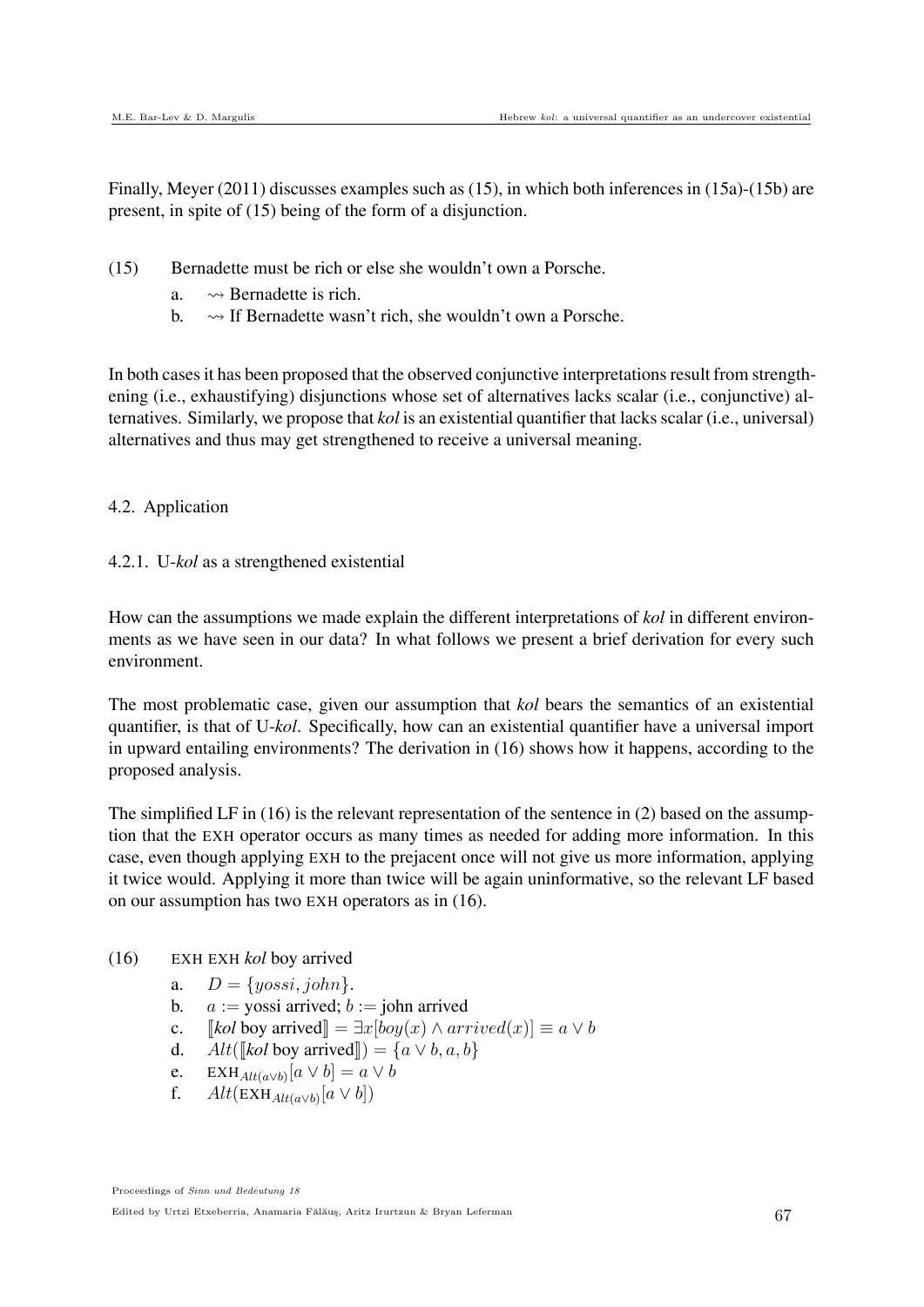$=\{E X H_{Alt(a \vee b)}[a \vee b], E X H_{Alt(a \vee b)}[a], E X H_{Alt(a \vee b)}[b]\}$  $=\{a \vee b, a \wedge \neg b, b \wedge \neg a\}$ g. EXH<sub>Alt(EXH<sub>Alt(a∨b)</sub>[a∨b])[EXH<sub>Alt(a∨b)</sub>[a ∨ b]]</sub>  $=(a \vee b) \wedge \neg(a \wedge \neg b) \wedge \neg(b \wedge \neg a)$  $=(a \vee b) \wedge (a \rightarrow b) \wedge (b \rightarrow a)$  $=(a \vee b) \wedge (a \leftrightarrow b)$  $= a \wedge b$ 

First, for expository reasons, assume a toy model of two boys, Yossi and John, as in (16a). The relevant sentences for deriving the alternatives,  $a$  and  $b$ , are defined in (16b).

The semantics of the prejacent of (the low) EXH is shown in (16c) and is equivalent to  $a \vee b$  in our toy model due to the equivalence between disjunction and existential quantification. The set of alternatives for (16c) is in (16d): the prejacent itself, which is  $a \vee b$ , and the domain alternatives *kol* introduces, a and b. Note that crucially the scalar alternative  $a \wedge b$  is absent from this set, in accordance with our assumption that *kol* does not introduce scalar alternatives.

The result of applying EXH once with respect to the set of alternatives in (16d) is in (16e) (the set of alternatives appears in subscript). Since no alternative is excludable, the output of applying EXH equals to its input – the prejacent.

However, the set of alternatives of this very sentence, namely of EXH *kol boy arrived* ((16e)) is different from the one in (16d); this set is provided in (16f). Here the alternatives are identical to (16e), except for the domain of quantification which is a subset of our D in (16a). This identity is the reason why the EXH in each of the alternatives in (16f) operates with respect to the set  $Alt(a \vee b)$ , that is, the one in (16d). The set in (16f) thus turns out to contain the original sentence  $(a \vee b)$ , and in addition, 'only a'  $(a \wedge \neg b)$ , and 'only b'  $(b \wedge \neg a)$ .

Applying EXH for the second time, this time with respect to the set of alternatives in (16f), yields (16g). The derived meaning is, roughly, *a or b, and not only a, and not only b*, which is equivalent to  $a \wedge b$ . We have started with a disjunctive assertion, equivalent to an existential one, and ended up with a conjunctive meaning, that is  $-$  a universal meaning. This is due to our assumptions: (i) that *kol* is an existential quantifier, (ii) that it is obligatorily exhaustified, and (iii) that it introduces domain alternatives but not scalar alternatives.

## 4.2.2. Deriving NPI-*kol*

To explain the data of NPI-*kol* we only have to show that exhaustification does not do any harm to the assertion, since assuming *kol* is an existential quantifier and keeping surface structure would straightforwardly yield the desired meaning.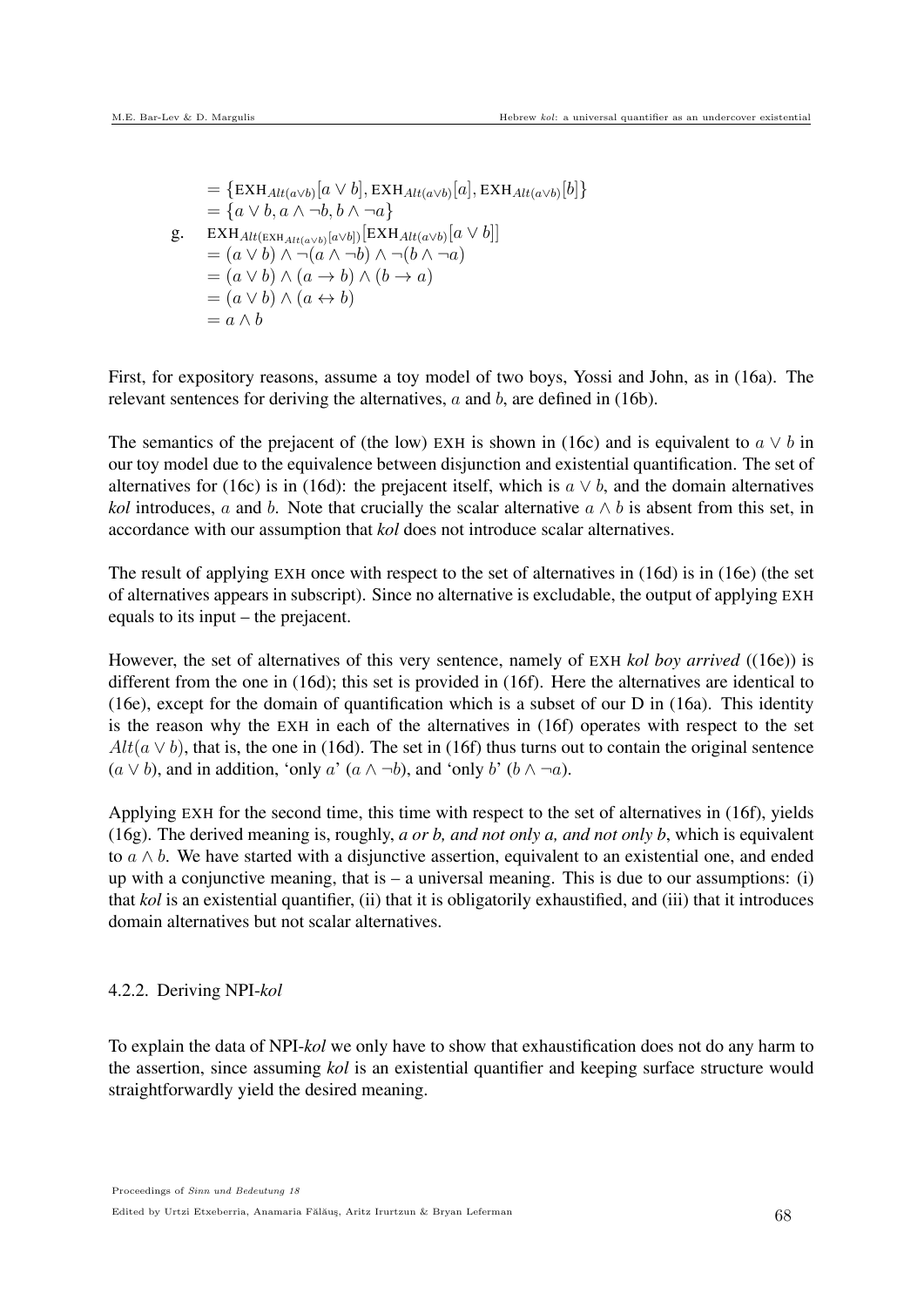In DE-environments no alternatives of the prejacent are non-weaker (i.e., all are entailed), since negation over an existential quantifier constitutes the strongest member on the scale. Because of that, no strengthening occurs and *kol* remains existential.

(17) is the LF of (3). Here applying EXH once would suffice because applying it more times will have no additional effect. The truth-conditions of the basic statement with no EXH are in (17a) (assuming again a toy model, with a domain containing two entities). The set of alternatives is shown in (17b), and the result of applying EXH with respect to that set of alternatives is in (17c).

- (17) EXH NEG was.caused *kol* damage
	- a. **INEG was.caused** *kol* damage $\equiv \neg(a \lor b)$
	- b. Alt( $[\text{NEG was.caused } kol \text{ damage}]] = {\neg(a \lor b), \neg a, \neg b}$
	- c. EXH $_{Alt(\neg(a \lor b))}[\neg(a \lor b)] = \neg(a \lor b)$

#### 4.2.3. Deriving FC-*kol*

The analysis suggested here for FC-*kol* is almost identical to that of Fox (2007) on Free Choice inferences: disjunctive items could be strengthened without contradiction to conjunctions when in the scope of an existential operator. The derivation in (18) is very similar to the one in (16) and goes along the same lines.

- (18) EXH EXH yossi may eat *kol* cookie
	- a.  $D = \{cookie_1, cookie_2\}$
	- b.  $a := \text{yossi} \cdot \text{eats} \cdot \text{coskie}_1; b := \text{yossi} \cdot \text{eats} \cdot \text{coskie}_2$
	- c. **I**yossi may eat *kol* cookie $\mathbb{R} \equiv \diamond (a \vee b)$
	- d. Alt( $[\text{yossi may eat } kol \text{ cookie}]$ ) = { $\diamond (a \vee b), \diamond a, \diamond b$ }
	- e. EXH<sub>Alt(</sub>∘(a $\vee$ b))[ $\diamond$ (a  $\vee$  b)] =  $\diamond$ (a  $\vee$  b)
	- f.  $Alt(EXH_{Alt(\circ(a \lor b))}[\circ(a \lor b)]) = {\circ(a \lor b), (\circ a) \land \neg(\circ b), (\circ b) \land \neg(\circ a)}$
	- g. EXH $_{Alt(\infty(a \vee b))}[\diamond (a \vee b)]$  [EXH $_{Alt(\diamond (a \vee b))}[\diamond (a \vee b)]$ ]  $=\diamond(a \vee b) \wedge \neg((\diamond a) \wedge \neg(\diamond b)) \wedge \neg((\diamond b) \wedge \neg(\diamond a))$  $=\diamond(a \vee b) \wedge ((\diamond a) \leftrightarrow (\diamond b))$  $=(\diamond a)\wedge(\diamond b)$

In light of the computation in (18), the following example may seem puzzling:

 $(19)$ you may to.come *kol* day yaxol lavo *kol* yom

Proceedings of Sinn und Bedeutung 18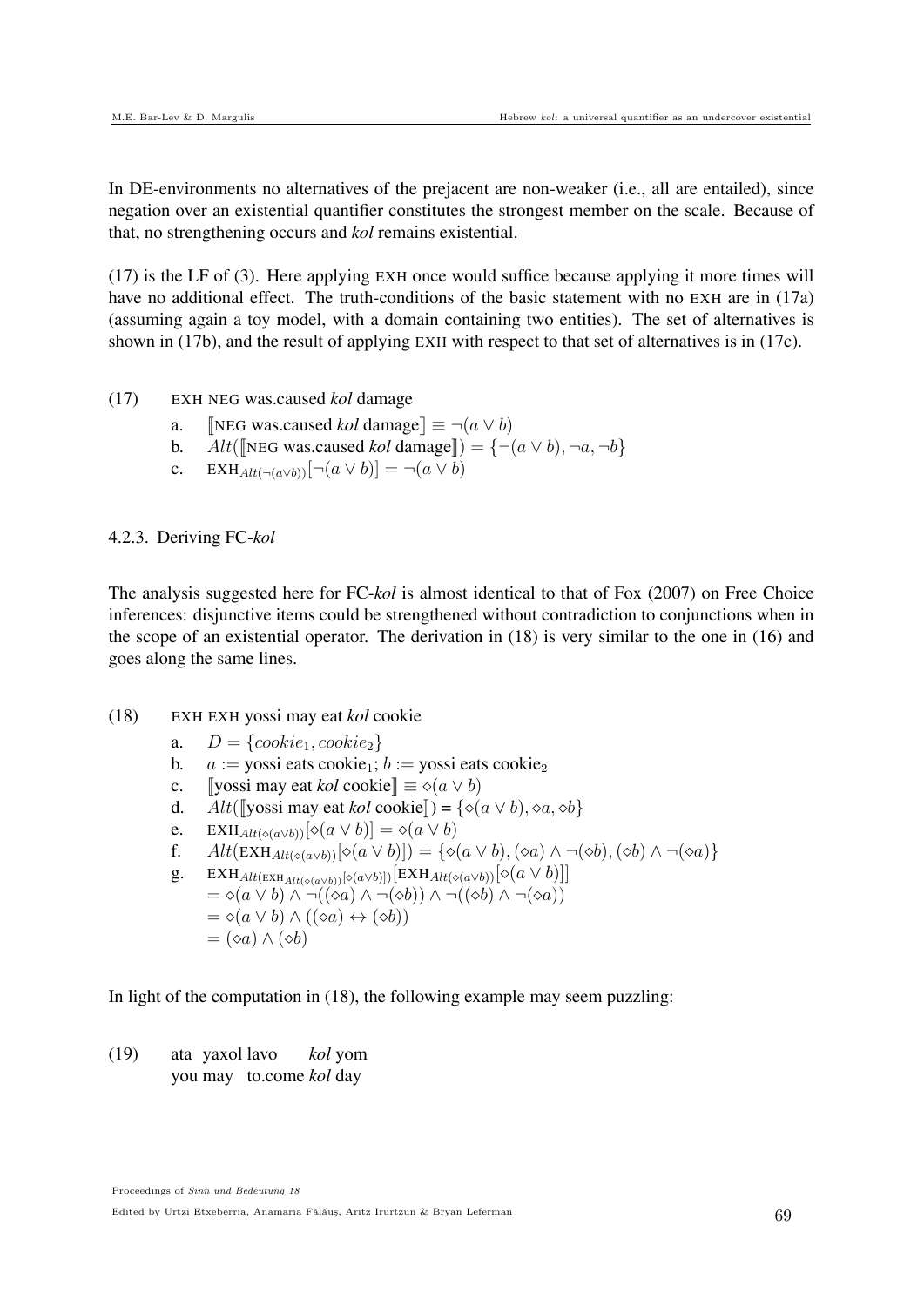- a. *You may come any day.*
- b. *You may come every day.*

In line with what we saw in example (6), the reading in (19a) represents the inference that the addressee is free to choose whatever day(s) on which he comes. However, prima facie it might seem that (19) has yet another interpretation, (19b), according to which the addressee can come on each and every day. This interpretation would be problematic in light of our discussion of the FC-*kol* data, suggesting that *kol* in modal contexts does pattern like *every*.

One way to go is to assume that (19b) is a reading of (19), different from (19a) in being the result of applying EXH under the modal: *may* EXH EXH *you come kol day*, resulting in  $\infty > \forall$ , that is, the *every*/U-*kol* reading. (19a) would then be analyzed as EXH EXH *may you come kol day*, yielding the *any*-meaning similar to FC-*kol* in (18).

However, another possibility is to maintain a single representation of (19), namely EXH EXH *may you come kol day*. Note that differently from Fox (2007)'s analysis, since in the current analysis *kol* lacks scalar alternatives, the scalar implicature that  $\neg \diamond (a \land b)$  is not predicted to arise in such cases, as can be seen in the computation in (18). This prediction may get some evidence from examples like (19), if we take (19b) to not be a distinct reading of (19), but merely truthconditionally compatible with FC-*kol*'s strengthened meaning.

If so, what seems to be two different readings of (19) is not the result of a true ambiguity but rather two context-determined options which are derived from the same truth-conditions. The reason for the absence of the *every* reading from sentences such as (6) would be our world knowledge which suggests that it is not likely that we are allowed to eat all of the cookies; that is, it is a true pragmatic inference.

# 5. Discussion

5.1. Embedding in a general theory of PSIs – presuppositional exhaustification

A few crucial assumptions made here are couched in a general theory of polarity sensitivity, following Krifka (1995); Chierchia (2006, 2013); mainly, the assumption that there are lexical elements which have to be in the scope of an exhaustivity operator, e.g., English *any*, which is a basic assumption that brings about the ungrammaticality of such elements in UE environments.

However, assuming Innocent Excludability, as in (9), won't derive contradictions for items like *any* in UE environments, contradictions which are crucial in explaining the distribution of such items within the theories mentioned above. We would like to argue that there is a way to reconcile the general theory of polarity sensitivity with Innocent Excludability and by that to implement our analysis under its broad wings.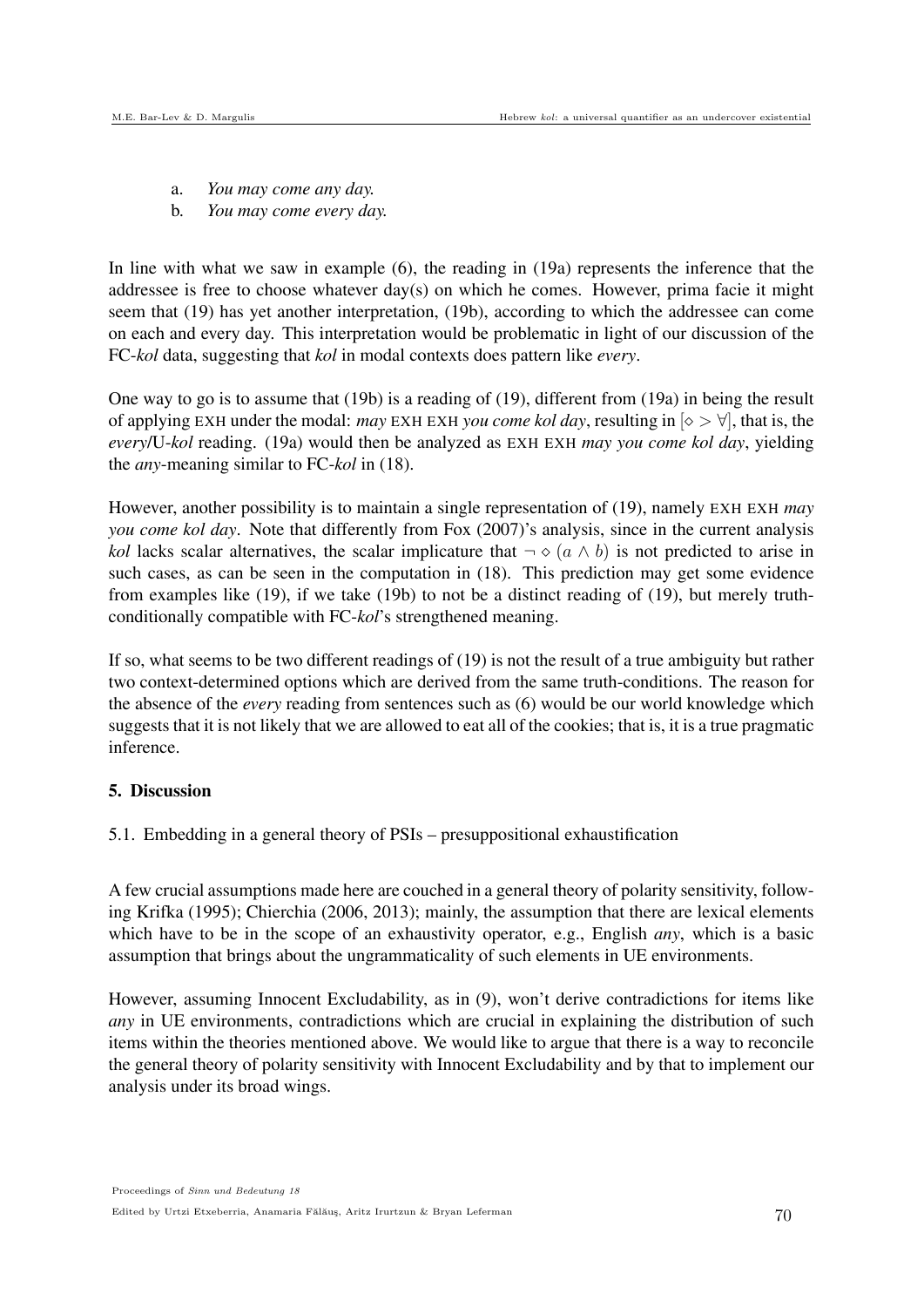As discussed in Fox (2007), defining the exhaustivity operator without IE leads to some inevitable contradictions, which are unwanted on empirical grounds. For example, if the prejacent is of the form  $\alpha \vee \beta$ , then the set of alternatives includes the prejacent and  $\alpha \wedge \beta$ ,  $\alpha$ , and  $\beta$ . Apart from the prejacent itself, each of the alternatives is logically stronger: they asymmetrically entail the prejacent. Therefore, the prediction would be that  $EXH[\alpha \vee \beta]$  entails  $(\alpha \vee \beta) \wedge (\neg \alpha) \wedge (\neg \beta) \wedge (\neg \beta)$  $(\neg(\alpha \land \beta))$ , which is a contradiction, and also does not correlate with the observation that in sentences such as *Sue ate cake or ice-cream*, an implicature that *Sue didn't eat both* is the only one that arises.

Therefore, unless one is to make some additional assumptions, IE is a crucial notion for theories of exhaustification. Our goal would be then to keep EXH's definition as in (9), i.e., with IE, and to find an alternative way to rule-out the ungrammatical sentences which the general theory of PSIs explains by deriving contradictions.

An idea on which a solution could be based is to add a presupposition to the exhaustivity operator, as in (20). In this we follow Danny Fox (p.c.) and modify a suggestion discussed by Chierchia (2013).

(20) Presuppositional exhaustivity operator (revised version of Chierchia (2013, p. 186)): 
$$
\text{EXH}_{\text{PR}_{Alt(p)}}[p] = \begin{cases} \text{Ext}_{\text{IR}_{Alt(p)}}[p] \text{ if for every } q \in Alt(p) : \begin{cases} \text{Either: } \text{EXH}_{\text{IR}_{Alt}(\text{exH}_{\text{IR}_{Alt}(p)}[p])}[\text{EXH}_{\text{IR}_{Alt}(p)}[p]] \rightarrow q \\ \text{Or: } \text{EXH}_{\text{IR}_{Alt}(\text{exH}_{\text{IR}_{Alt}(p)}[p])}[\text{EXH}_{\text{IR}_{Alt}(p)}[p]] \rightarrow \neg q \end{cases} \end{cases}
$$

The presupposition in (20) reads as follows: the exhaustivity operator over a prejacent  $p$  with respect to the set of alternatives of  $p$  operates with innocent excludability as defined in (9) if for every member q in the set of alternatives  $Alt(p)$ , applying EXH twice would entail either that q is true or that q is false. Otherwise, applying EXH would be undefined.<sup>7</sup> In other words, the presupposition is that the process of exhaustification must give the *complete answer* to the question provided by the set of alternatives of the prejacent.

A further important assumption here is that there is an underlying difference between alternatives of elements which require to be in the scope of EXH and alternatives of elements which don't; the former are unprunable, that is, they cannot be omitted from the set of alternatives on which EXH operates, whilst the latter can. We thus predict that for every alternative introduced by a Polarity Sensitive Item such as *any*, or *kol* in our analysis, exhaustification must determine its truth-value,

<sup>&</sup>lt;sup>7</sup>Note that this is not meant to present two different kinds of EXH operators. What appears here as  $EXH_{PR}$  is the operator used everywhere, and it is defined the way we defined  $EXH$  in (9)  $(EXH<sub>IE</sub> here)$  if it satisfies the presupposition and is undefined otherwise.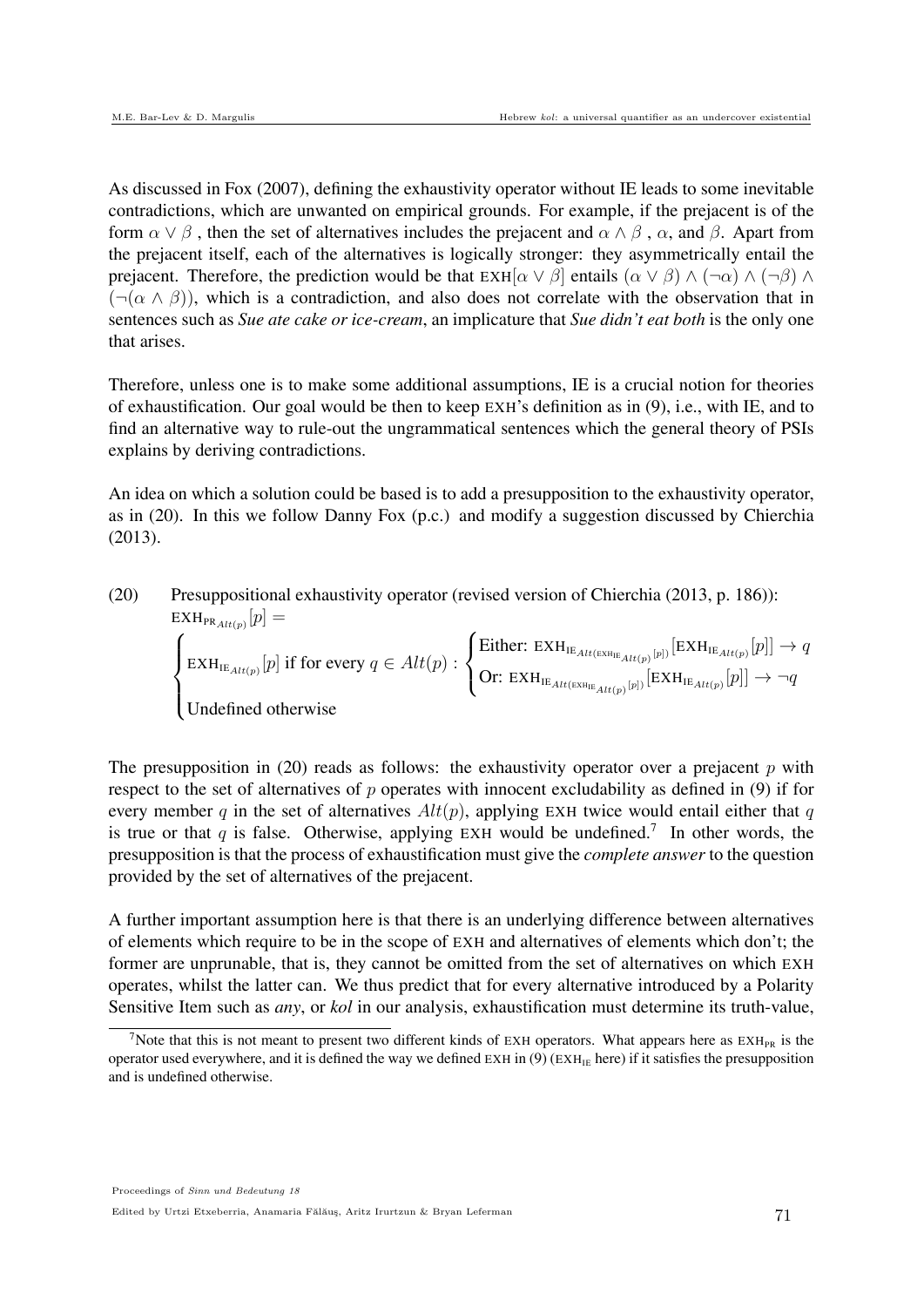but exhaustification over other elements can leave some alternatives without determining their truth-value due to the possibility to omit them from the set of alternatives.

Such a requirement predicts items like *any* to be bad in episodic UE environments, since exhaustification cannot determine the value of the domain alternatives without excluding them in a way that would violate IE. It also predicts the grammaticality of *any* in possibility contexts since applying EXH twice would entail the truth of the domain alternatives (Fox (2007)), thus satisfying the presupposition. We can thus retain the benefits of theories that have been made for polarity sensitivity, alongside the benefits of IE as used in our proposal on *kol*.

## 5.2. Previous proposals

Some researchers have suggested analyses to account for the distribution of *kol*. Let us briefly discuss two of them: Levy (2008) and Tonciulescu (2011).

## 5.2.1. Levy (2008): ambiguity approach

Levy (2008) argues that NPI-*kol* and FC-*kol* are existential quantifiers, while U-*kol* must be given a universal semantics. Therefore, according to her, U-*kol* is a universal quantifier which is a counterpart of *every*, while NPI-*kol* and FC-*kol* are (roughly) a counterpart of *any*.

This analysis reflects the intuitions we discussed in section 2, according to which *kol*'s NPI- and FCI-uses would benefit from a theory that states that they have existential semantics. However, in addition to the need to claim that there are two different lexical entries for *kol* that such a proposal raises, an analysis along these lines has to assume that they differ also in their distributional properties. U-*kol* would be an ordinary universal quantifier, while NPI-FC-*kol* would be sensitive to polarity. This account would need to explain why U-*kol* is not available in (3)-(5) by stipulating some ad-hoc distributional rule.

Contrarily, we propose that a unified account is possible, if *kol* is taken to be an existential quantifier, with no need for assuming different lexical entries and consequently no need to assume a principled difference in distribution.

## 5.2.2. Tonciulescu (2011): universal indefinite

Tonciulescu (2011) suggests an analysis based on Menéndez-Benito (2005)'s analysis for Free Choice *any*. Menéndez-Benito (2005) deals with FCIs like English *any* and its Spanish counterpart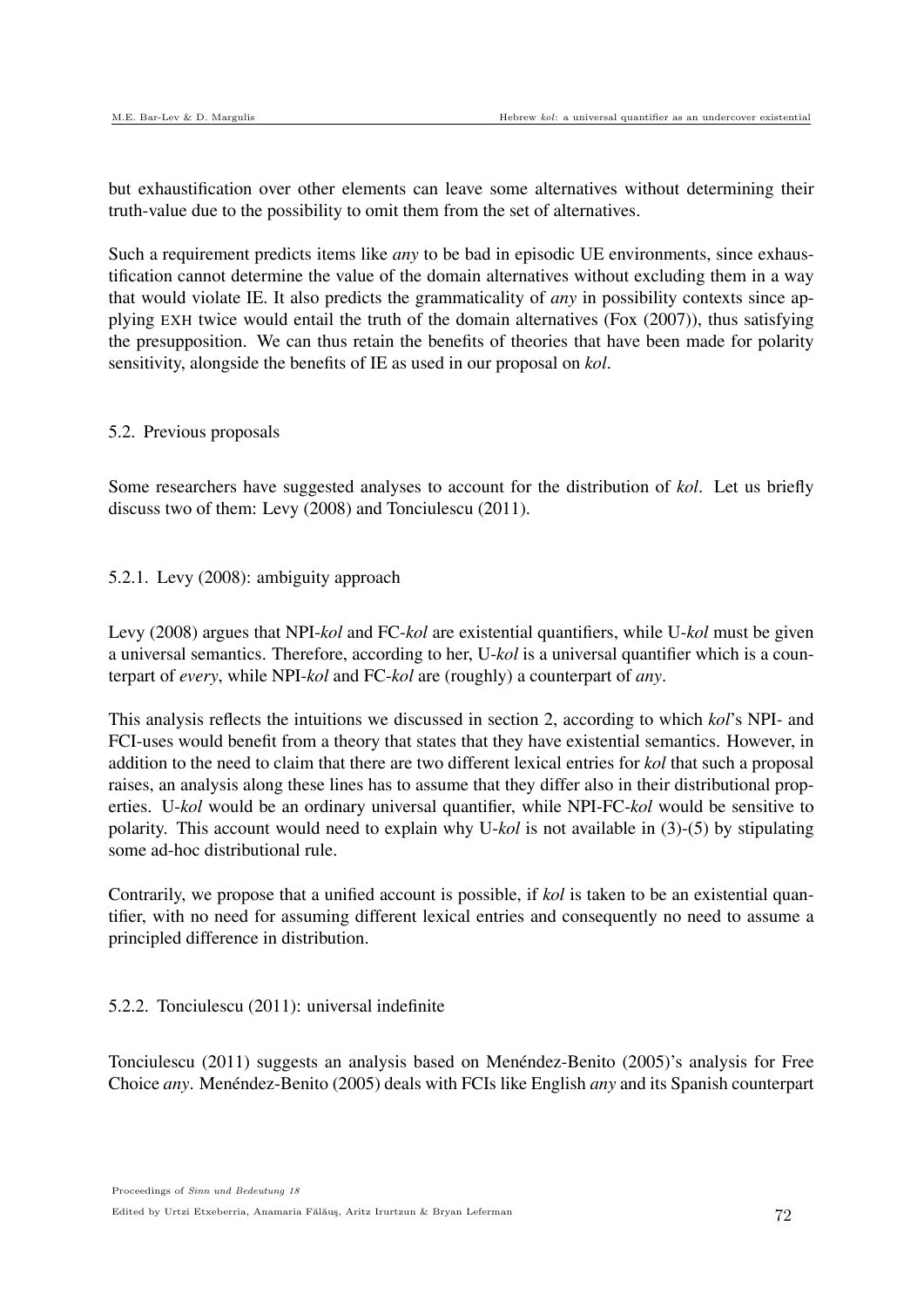*cualquier(a)*. She proposes (following Kratzer and Shimoyama (2002)'s alternative semantics) that *any* is a variable which introduces alternatives under Hamblin semantics, and has to associate with a sentential universal quantifier. Combined with an exclusivity operator similar to EXH defined above, the result is a contradiction in UE episodic contexts, but Free Choice in possibility contexts.

Tonciulescu (2011) argues that *kol* is a pronoun just like *any* in this theory, denoting a set of individual alternatives and agreeing with a (propositional) universal quantifier. In her analysis, even U-*kol* in UE episodic contexts such as (1)-(2) needs to involve (possibility) modality in order to explain its grammaticality in UE episodic contexts.

However, this modality is empirically unjustified, since the cases of U-*kol* in (1)-(2) don't seem to have any modal flavor. In the analysis proposed here, the cases of U-*kol* are not assumed to involve any kind of modality.

5.3. Open issues

We would like to briefly mention several matters that pertain to *kol*'s distribution, and especially U-*kol*'s distribution, and which need to be dealt with.

First, throughout the paper we have been discussing cases of *kol* taking an indefinite singular NP. It is important to note that when *kol* combines with a (mainly plural) definite restrictor NP, it is unambiguously universal. Consider the following example, in which, unlike in (3) above, the presence of negation does not prevent *kol* from being universal.

(21) yosi (lo) yosi (NEG) met ACC *kol the*-children pagaS et *kol ha*-yeladim *(It is not the case that) Yossi met all the children.*

A possible direction to explain such data is to assume that the semantics of the definite article *ha* is such that applying it on a plural noun results in a singleton set, over which *kol* then quantifies. That is, in (21) *kol* quantifies over the maximal member in the set of (sum-individuals that are) children. This maximal member will be a sum of all the children, and thus it does not matter if *kol* remains existential (e.g., in a DE environment) or gets strengthened into a universal, it will have a universal import.

A different path to take is to stipulate that somehow due to definiteness, there is a requirement according to which EXH must occur low, locally above *kol* that takes a definite NP. This way, whenever *kol*'s restrictor is definite, it will be locally exhaustified and thus strengthened into a universal quantifier, even in DE context.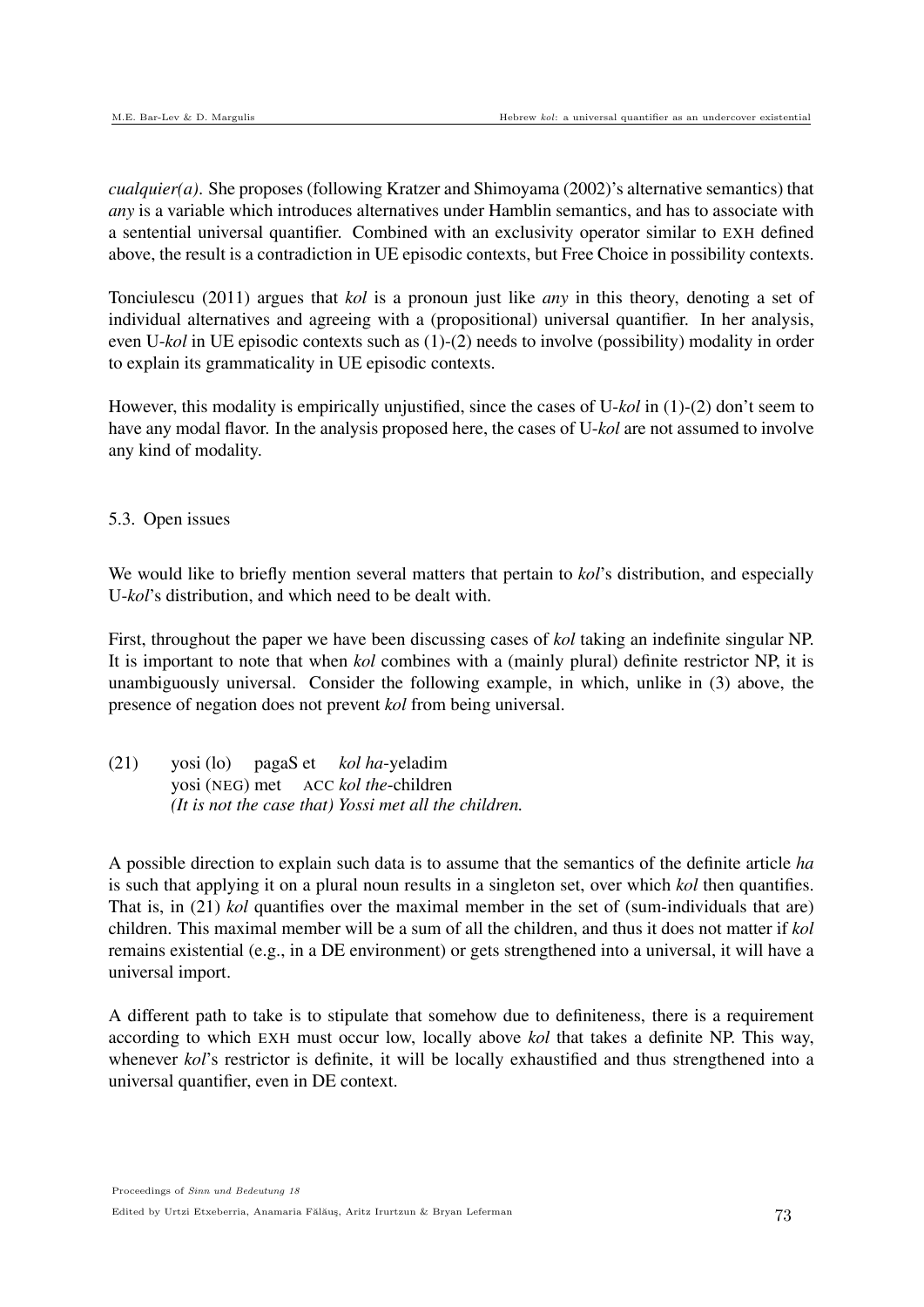Aside from sketching these possibilities, we have to leave the question of deciding on their empirical and theoretical consequences for future research.

An additional issue that one should note is that U-*kol* sometimes seems to be available (to some speakers) in DE contexts. This calls for an explanation due to the observation that scalar implicatures usually disappear in DE contexts. In the grammatical view of scalar implicatures, this is potentially a testimony of an LF that lacks EXH. Under the proposal made in this paper, not having EXH under a DE operator means that *kol* is predicted to remain existential, but as noted above, it does seem to get strengthened into a universal in these environments in some cases.<sup>8</sup>

A possible solution would be that for these speakers, *kol* is focused in these cases. Assuming that focused elements require to be in the immediate scope of EXH, this would result in the observed U-*kol* readings in DE environments. This remains an empirical question for future research.

Moreover, certain factors interfere with how easy it is to get existential interpretations for *kol*. More specifically, NPI-*kol* seems to prefer 'abstract' restrictors, which do not denote predicates of concrete, physical entities. For example, *kol* in a sentence like NEG *arrived kol response* is more likely to be acceptable than NEG *arrived kol boy*. This is an issue we have nothing particularly intelligent to say about.

Finally, a relevant observation to make is that speakers tend to relate cases of NPI-*kol* to a higher register than that to which they relate U-*kol* and FC-*kol*. It seems that in the lower, ordinary register, there is a preference to use other, dedicated NPIs.<sup>9</sup>

Together with a possible competition account that could build on such preferences, a possible explanation to the register difference may draw on an important difference between NPI-*kol* on the one hand, and U-*kol* and FC-*kol* on the other hand, as it arises from our proposal. That is to say, the fact that in order to derive the latter two, exhaustification applies and results in something that differs from the prejacent, on the truth-conditional level, while in the case of NPI-*kol*, exhaustification must apply due to the requirement imposed by *kol*, as we argue, but has no truth-conditional effect; the exaustified proposition is equivalent to the prejacent. Thus, exhaustification, in the case of NPI-*kol*, is vacuous. One can claim that some condition that applies at the ordinary speech register requires exhaustification to be non-vacuous. If this is the case, then the excess in applying

 ${}^{8}$ An argument against this objection was brought to our attention by Salvador Mascarenhas, who also provided the following two examples. The argument establishes that there is evidence for the presence of EXH in DE environments, drawn from the presence of Free Choice inferences in such environments. E.g., in the following two examples, the disjunctive sentence embedded in a DE environment shows FC inferences.

<sup>(</sup>i) a. If I am allowed to eat an apple or a pear, then I have a choice. b. Am I allowed to eat an apple or a pear?

This point was made by Kamp (1973) to argue against a Gricean account of FC. <sup>9</sup>See discussion in Levy (2008); Tonciulescu (2011).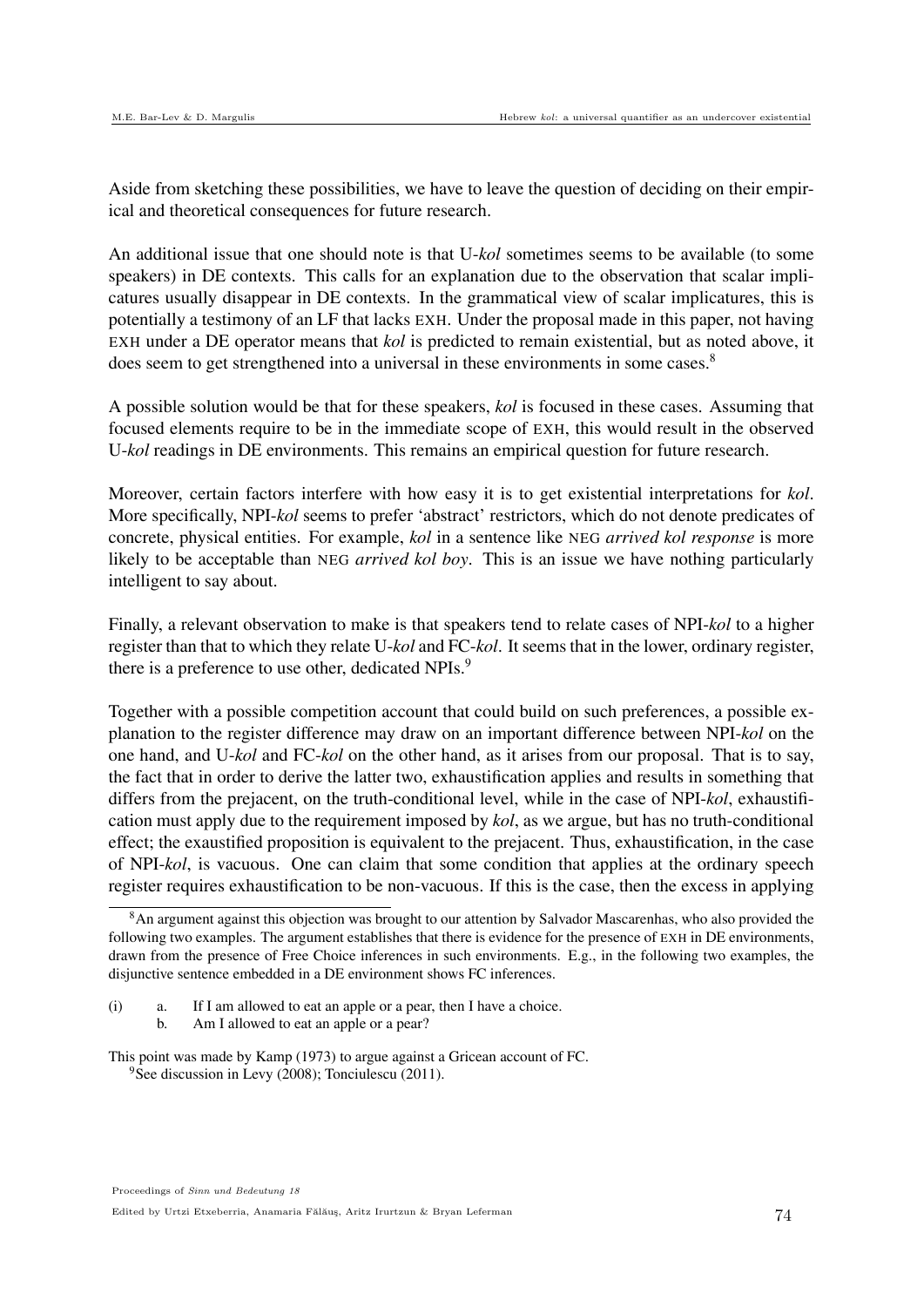EXH vacuously would be taken to be related to a non-ordinary register.

#### 6. Conclusion

We have presented data showing that Hebrew *kol*, which is traditionally considered a universal quantifier, is in fact an existential as is evident in questions ((8b)). Our analysis is that the universal import of *kol* is only a derivative of it being an existential that:

- 1. Must undergo exhaustification.
- 2. Introduces domain alternatives and lacks a scalar alternative.

We claimed that this is in line with different phenomena of disjunctions with conjunctive meanings for which analyses in similar terms have been suggested. Finally, we sketched a possible way for embedding our analysis in a general theory of PSIs while maintaining the notion of Innocent Excludability.

#### References

- Chierchia, G. (2006). Broaden Your Views: Implicatures of Domain Widening and the Logicality of Language. *Linguistic Inquiry 37*(4), 535–590.
- Chierchia, G. (2013). *Logic in Grammar: Polarity, Free Choice, and Intervention*. Oxford University Press.
- Doron, E. and A. Mittwoch (1986). Polarity-Sensitive kol: Universal or Existential. Talk given at Second Annual Conference on Theoretical Linguistics, Jerusalem.
- Fox, D. (2007). Free Choice and the Theory of Scalar Implicatures. In U. Sauerland and P. Stateva (Eds.), *Presupposition and implicature in compositional semantics*, pp. 71–120. Palgrave Macmillan.
- Francez, I. and K. Goldring (2012). Quantifiers in Modern Hebrew. In *Handbook of Quantifiers in Natural Language*, pp. 347–397. Springer.
- Ivlieva, N. (2013). *Scalar Implicatures and the Grammar of Plurality and Disjunction*. Ph. D. thesis, Massachusetts Institute of Technology.
- Kamp, H. (1973). Free Choice Permission. In *Proceedings of the Aristotelian Society*, Volume 74, pp. 57–74.
- Klima, E. (1964). Negation in English. In J. Fodor and J. Katz (Eds.), *The Structure of Language*, pp. 246–323. Englewood Cliffs.